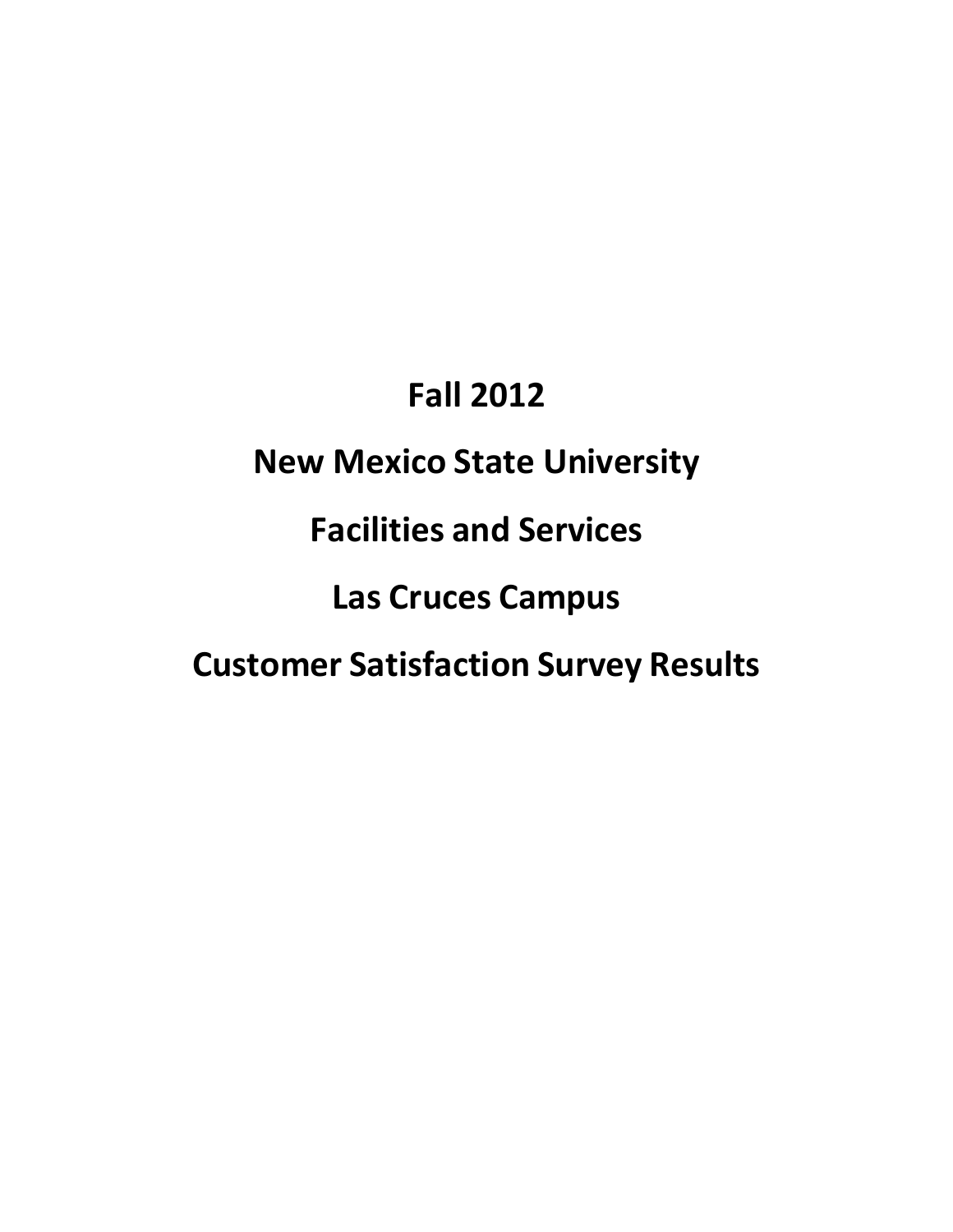# Fall 2012: Facilities & Services Customer Satisfaction Survey Results

# <span id="page-1-0"></span>**Table of Contents**

| Table 1: General Satisfaction with Facilities and Services, Respondent Percentages 3                         |  |
|--------------------------------------------------------------------------------------------------------------|--|
|                                                                                                              |  |
|                                                                                                              |  |
|                                                                                                              |  |
|                                                                                                              |  |
| Table 4: Satisfaction with Facilities and Services Custodial Services, Respondent Percentages 5              |  |
|                                                                                                              |  |
| Table 5: Satisfaction with Facilities and Services Building Environmental and Utilities Services, Respondent |  |
|                                                                                                              |  |
| Table 6: Satisfaction with Facilities and Services Grounds Services, Respondent Percentages7                 |  |
|                                                                                                              |  |
| Table 7: Satisfaction with Facilities and Services Special Projects and Engineering Services, Respondent     |  |
|                                                                                                              |  |
| Table 8: Satisfaction with Facilities and Services Administrative Service Areas, Respondent Percentages  9   |  |
|                                                                                                              |  |
| Table 9: Satisfaction with Environmental Health and Safety, Respondent Percentages  10                       |  |
|                                                                                                              |  |
|                                                                                                              |  |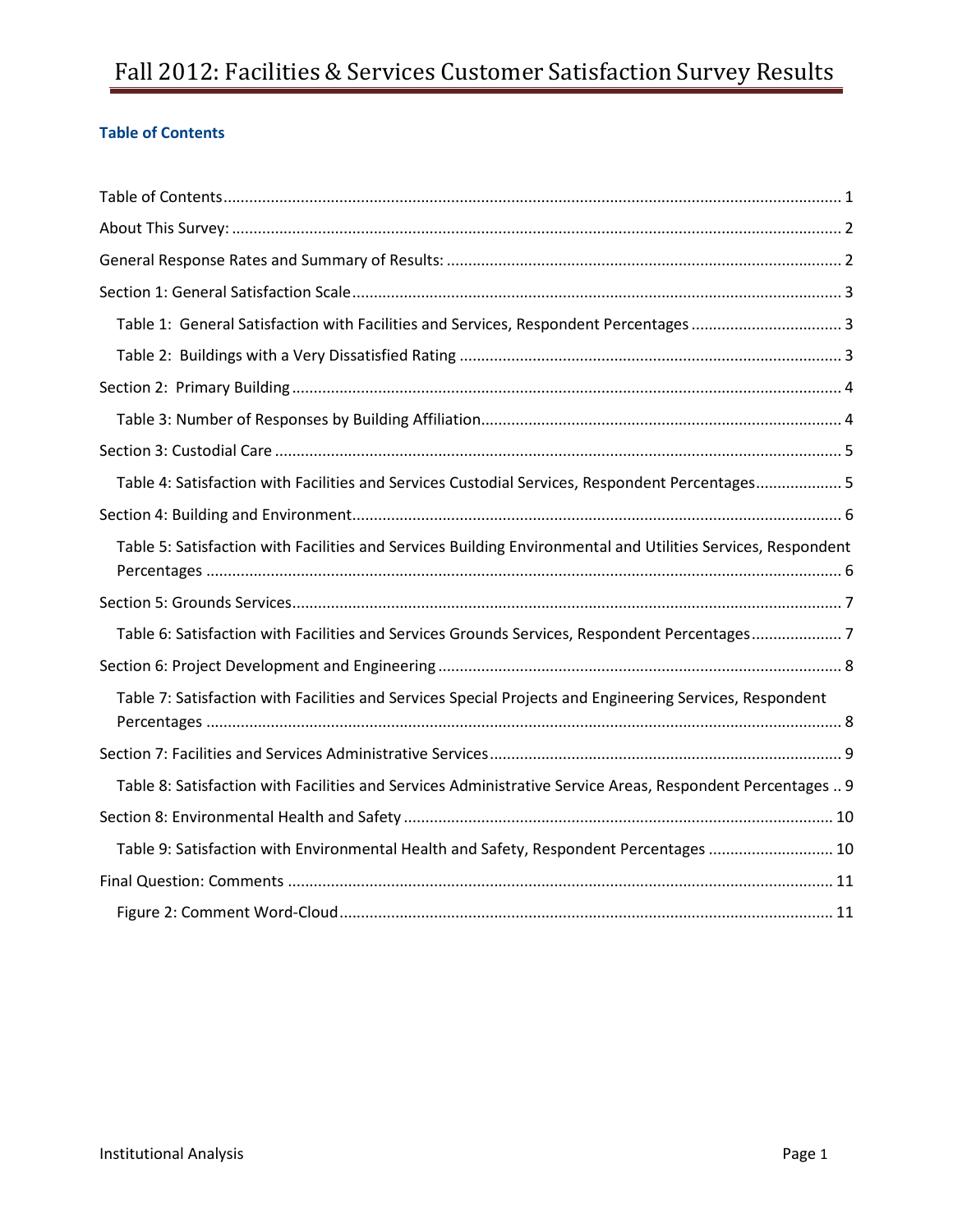# <span id="page-2-0"></span>**About This Survey:**

New Mexico State University's (NMSU) Facilities and Services Office (FS) worked with the Office of Institutional Analysis (OIA) to administer the FS Customer Satisfaction Survey. The original survey was designed according to specifications of a Facilities and Services audit and standards set by APPA, the facilities professional organization to which NMSU belongs. The 2012 survey focused on the same questions and functional areas as in prior years.

# <span id="page-2-1"></span>**General Response Rates and Summary of Results:**

For Fall 2012, 452 responses were received. This was a substantial increase from the 286 received in Fall 2011. Forty percent of respondents expanded upon their ratings by providing comments about the work provided by FS.

- Overall, respondents to the survey are satisfied with FS, particularly with FS staff
- When there was dissatisfaction cited with FS services, the nature of the dissatisfaction was expanded upon in the comments; Administrative Services and timeliness were the major areas of concern
- The courtesy, knowledge, and skills of the FS staff is a consistent strength across all areas; the courtesy exhibited by all categories of FS staff received the highest ratings in the survey
- Custodial care is appreciated around campus and many custodians perform above expectations
- A significant portion (20%) of respondents are dissatisfied with the temperature in their building
- Litter management and water conservation efforts can be improved according to respondents
- Around 25% of respondents are dissatisfied with aspects of project design and engineering. Problem areas include: being on time, being on budget, and communication throughout the process
- Many respondents are dissatisfied with the work order process and communication surrounding work orders
- Respondents are consistently satisfied with the EHS service area but would like better follow up communication

The 222 comments entered as the last question in the survey were categorized into six themes (Figure 1). **Figure 1: Comment Categories**

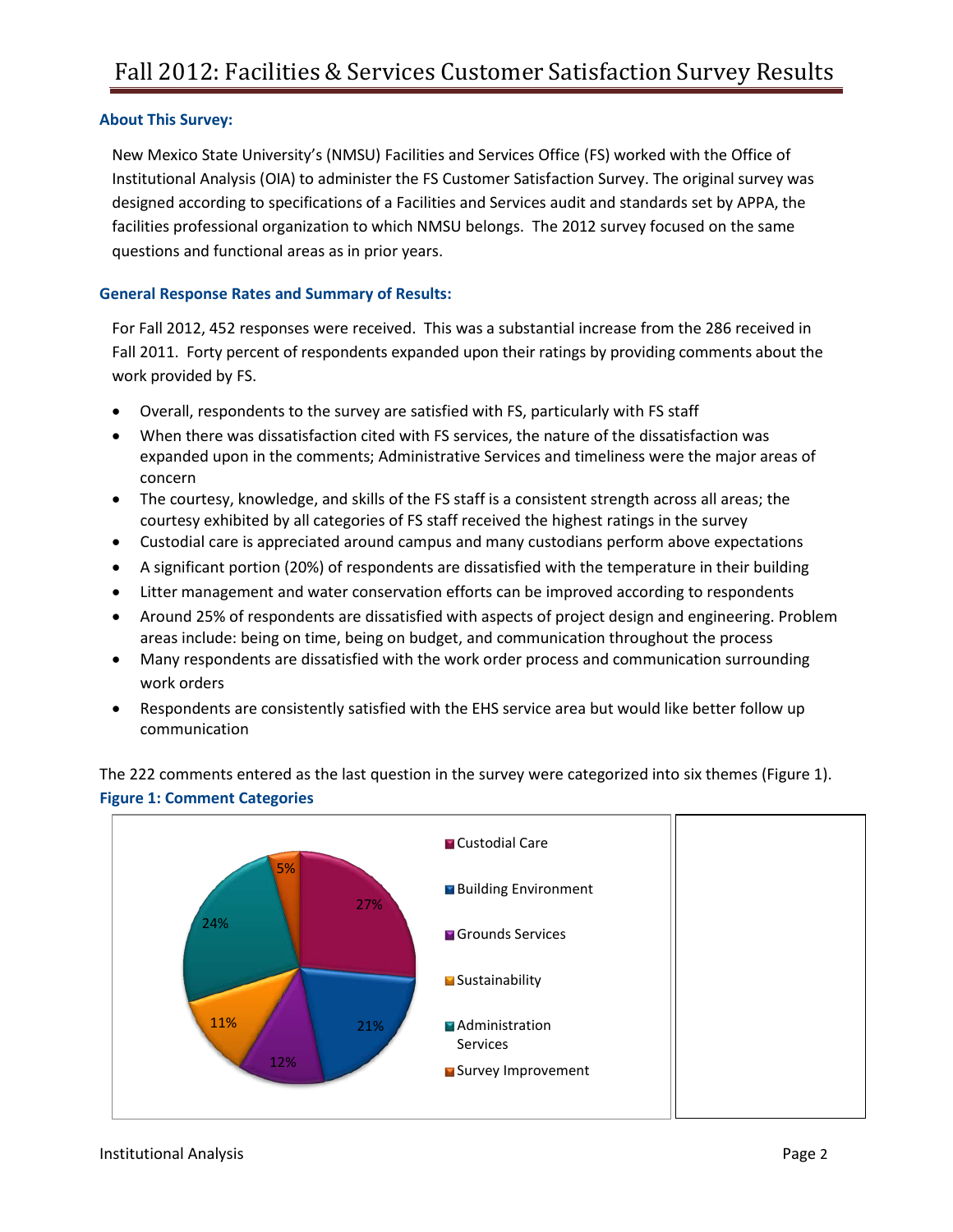# <span id="page-3-0"></span>**Section 1: General Satisfaction Scale**

"How would you rate your overall satisfaction level with the work you have seen completed by Facilities and Services in the last twelve (12) months?"

Respondents indicated they were satisfied with FS services: about 45% of respondents indicated they were either "Very Satisfied" or "Extremely Satisfied" with the service they had received over the course of the prior year (Table 1). Fewer than 8% of respondents indicated any measure of dissatisfaction with the services, and fewer respondents were dissatisfied overall in this survey than in the 2011 survey. Six percent of respondents indicated they had no opinion. One respondent who selected Science Hall as their building rated their general satisfaction as "Extremely Dissatisfied." Only three buildings had multiple respondents submit "Very Dissatisfied" ratings; Regents Row with 4, and the Computer Center and Foster Hall with 2 each (Table 2).

<span id="page-3-1"></span>



# <span id="page-3-2"></span> **Table 2: Buildings with a Very Dissatisfied Rating**

| <b>Buildings with a Very Dissatisfied Rating</b> |  |                                   |   |  |  |  |  |
|--------------------------------------------------|--|-----------------------------------|---|--|--|--|--|
| <b>ALL BUILDINGS</b>                             |  | <b>Gerald Thomas Hall</b>         |   |  |  |  |  |
| All around campus                                |  | <b>Health and Social Services</b> |   |  |  |  |  |
| <b>Astronomy Building</b>                        |  | Jacobs Hall                       |   |  |  |  |  |
| <b>Branson Library</b>                           |  | <b>Activity Center</b>            |   |  |  |  |  |
| <b>CEMRC, Light Hall</b>                         |  | Jett Hall                         | 1 |  |  |  |  |
| Chamisa Village                                  |  | <b>Knox Hall</b>                  |   |  |  |  |  |
| <b>Chemistry Building</b>                        |  | 1 Milton Hall                     |   |  |  |  |  |
| <b>Computer Center</b>                           |  | 2 PGEL Headhouse/Lab              |   |  |  |  |  |
| <b>Engineering Complex</b>                       |  | <b>Regents Row</b>                |   |  |  |  |  |
| <b>Facilities and Services Office</b>            |  | 1 Speech Building                 |   |  |  |  |  |
| <b>Foster Hall</b>                               |  | 2 Student Health Center           |   |  |  |  |  |
| Garcia Annex                                     |  | <b>Wells Hall</b>                 |   |  |  |  |  |
| Genesis Center Office                            |  |                                   |   |  |  |  |  |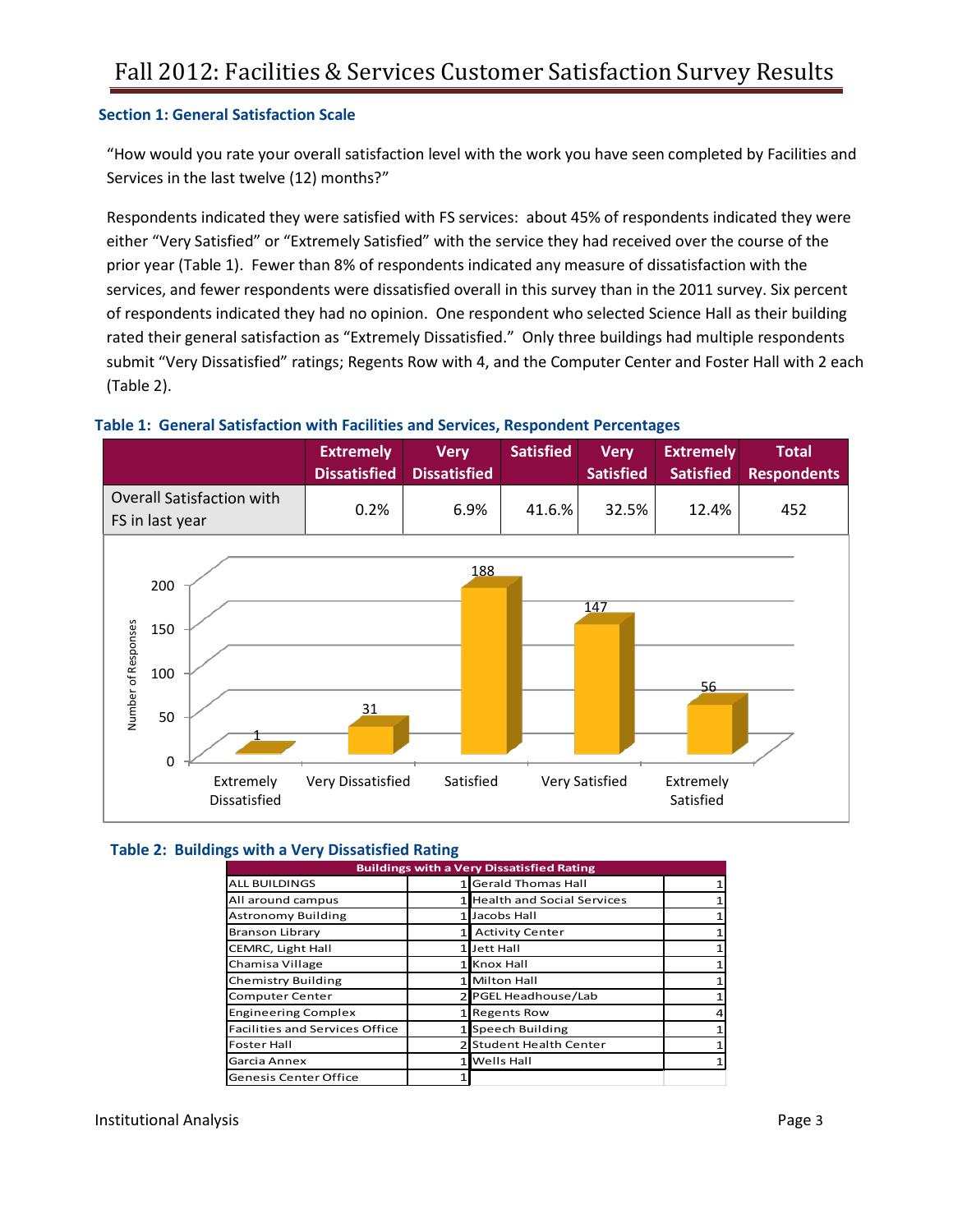# <span id="page-4-0"></span>**Section 2: Primary Building**

"In order to better meet your facilities service needs, it is important that we be able to evaluate responses to see which areas of campus may need special attention. With this in mind, please choose your primary building on NMSU from the following drop down list. If your building is not listed, please type the name of your building into the box."

Hadley Hall and Educational Services Center had the highest building affiliation totals with 29 and 25 responses respectively. Over 100 buildings/areas are represented in the survey responses, including several buildings away from the main campus (Table 3).

|                                            | <b>Number of Responses by Building Affiliation</b> |                                                |                |                                          |              |  |  |  |
|--------------------------------------------|----------------------------------------------------|------------------------------------------------|----------------|------------------------------------------|--------------|--|--|--|
| Hadley Hall                                |                                                    | 29 Hardman Hall                                |                | Chamisa Village                          | $\mathbf{1}$ |  |  |  |
| <b>Educational Services Center</b>         | 25                                                 | Anderson Hall (PSL)                            |                | Chaves County Extension, Roswell NM      | $\mathbf{1}$ |  |  |  |
| Gerald Thomas Hall                         |                                                    | 19 Stan Fulton Center                          |                | Clayton Livestocj Research Center        | $\mathbf{1}$ |  |  |  |
| Skeen Hall                                 |                                                    | 18 Astronomy Building                          |                | Clinton P. Anderson Hall                 | $\mathbf{1}$ |  |  |  |
| <b>Breland Hall</b>                        | 16                                                 | <b>Facilities and Services Motor Pool</b>      |                | <b>Corbett Center</b>                    | $\mathbf{1}$ |  |  |  |
| <b>Health and Social Services Building</b> |                                                    | 16 Neale Hall                                  | 3              | Corona ASC                               | $\mathbf{1}$ |  |  |  |
| <b>Branson Library</b>                     | 15                                                 | Walden Hall                                    |                | DACC Main Campus Water Department        | $\mathbf{1}$ |  |  |  |
| Milton Hall                                | 15                                                 | Agricultural Science Center at Tucumcari       |                | <b>Equine Education Center</b>           | $\mathbf{1}$ |  |  |  |
| <b>Facilities and Services Office</b>      |                                                    | 13 Albuquerque Center                          |                | Dept of Fire & Emergency Services        | $\mathbf{1}$ |  |  |  |
| <b>Regents Row</b>                         |                                                    | 13 Facilities and Services Construction        |                | <b>Facilities and Services Lock Shop</b> | $\mathbf{1}$ |  |  |  |
| Foster Hall                                | 10                                                 | Genesis Center C                               |                | Fire Dept.                               | $\mathbf{1}$ |  |  |  |
| O'Donnell Hall                             | 10                                                 | Golf Course                                    |                | Genesis Center Office                    | $\mathbf{1}$ |  |  |  |
| Computer Center                            | 9                                                  | <b>Herschell Zohn Theatre</b>                  | $\overline{2}$ | ICT                                      | $\mathbf{1}$ |  |  |  |
| Foreman Engineering Complex                | 8                                                  | James B. Delamater Activity Center             |                | Jacobs Hall                              | $\mathbf{1}$ |  |  |  |
| Knox Hall                                  | 8                                                  | Natatorium                                     |                | John Whitlock Hernandez Hall             | $\mathbf{1}$ |  |  |  |
| Academic Research A, B, C                  |                                                    | <b>Rentfrow Gym</b>                            |                | Jornada USDA Exp. Range HQ               | $\mathbf{1}$ |  |  |  |
| <b>Business Complex Building</b>           |                                                    | Stucky Hall                                    |                | Kent Hall                                | $\mathbf{1}$ |  |  |  |
| Chemistry Building                         |                                                    | <b>Wells Hall</b>                              |                | Livestock Judging Pavilion               | $\mathbf{1}$ |  |  |  |
| Garcia Annex                               |                                                    | CEMRC, Light Hall, Carlsbad, NM                |                | <b>Material Services</b>                 | $\mathbf{1}$ |  |  |  |
| Jett Hall                                  | 7                                                  | Dona Ana Extension office                      |                | Nematology Lab, building 2               | $\mathbf{1}$ |  |  |  |
| Speech Building                            | 7                                                  | Facilities and Services Grounds office         |                | O'Loughlin House                         | $\mathbf{1}$ |  |  |  |
| <b>Guthrie Hall</b>                        | 6                                                  | Wooton                                         |                | Pan American Center                      | $\mathbf{1}$ |  |  |  |
| New Mexico Dept. of Agriculture            | 6                                                  | Actually the Roberts Building                  |                | Pan American Center - OSE                | $\mathbf{1}$ |  |  |  |
| Science Hall                               |                                                    | Alcalde Science Center                         |                | PanAm Annex                              | $\mathbf{1}$ |  |  |  |
| <b>Student Health Center</b>               | 6                                                  | Alumni & Visitors Center                       |                | <b>Police Department</b>                 | $\mathbf{1}$ |  |  |  |
| PGEL Headhouse/Lab/Greenhouse              | 6                                                  | Apache Point Observatory                       |                | Reader's Theatre Theatre Scene shop      | $\mathbf{1}$ |  |  |  |
| Multiple Buildings                         | 6                                                  | Auxiliary Services Building/Barnes & Noble     |                | Roberts                                  | $\mathbf{1}$ |  |  |  |
| Engineering Complex I                      | 5                                                  | <b>Bernalillo County Extension</b>             |                | Rodeo Arena                              | $\mathbf{1}$ |  |  |  |
| Zuhl Library                               |                                                    | <b>Biological Control Insectary</b>            |                | Sugerman Space Grant Building            | $\mathbf{1}$ |  |  |  |
| Clara Belle Williams Hall                  |                                                    | <b>Biology Annex</b>                           |                | Thomas & Brown Hall                      | $\mathbf{1}$ |  |  |  |
| Dan W. Williams Hall                       |                                                    | <b>CSBF BLDG 28</b>                            |                | William B. Conroy Honors Center          | $\mathbf{1}$ |  |  |  |
| Dove Hall                                  |                                                    | Campus Police/Ag Institute                     |                | Young Hall                               | $\mathbf{1}$ |  |  |  |
| Gardiner Hall                              |                                                    | <b>Central Utility Plant</b>                   |                | none                                     | $\mathbf{1}$ |  |  |  |
| Goddard Hall                               | $\overline{4}$                                     | Cervantes Village, Bldg A (Children's Village) | $\mathbf{1}$   |                                          |              |  |  |  |

# <span id="page-4-1"></span>**Table 3: Number of Responses by Building Affiliation**

Institutional Analysis Page 4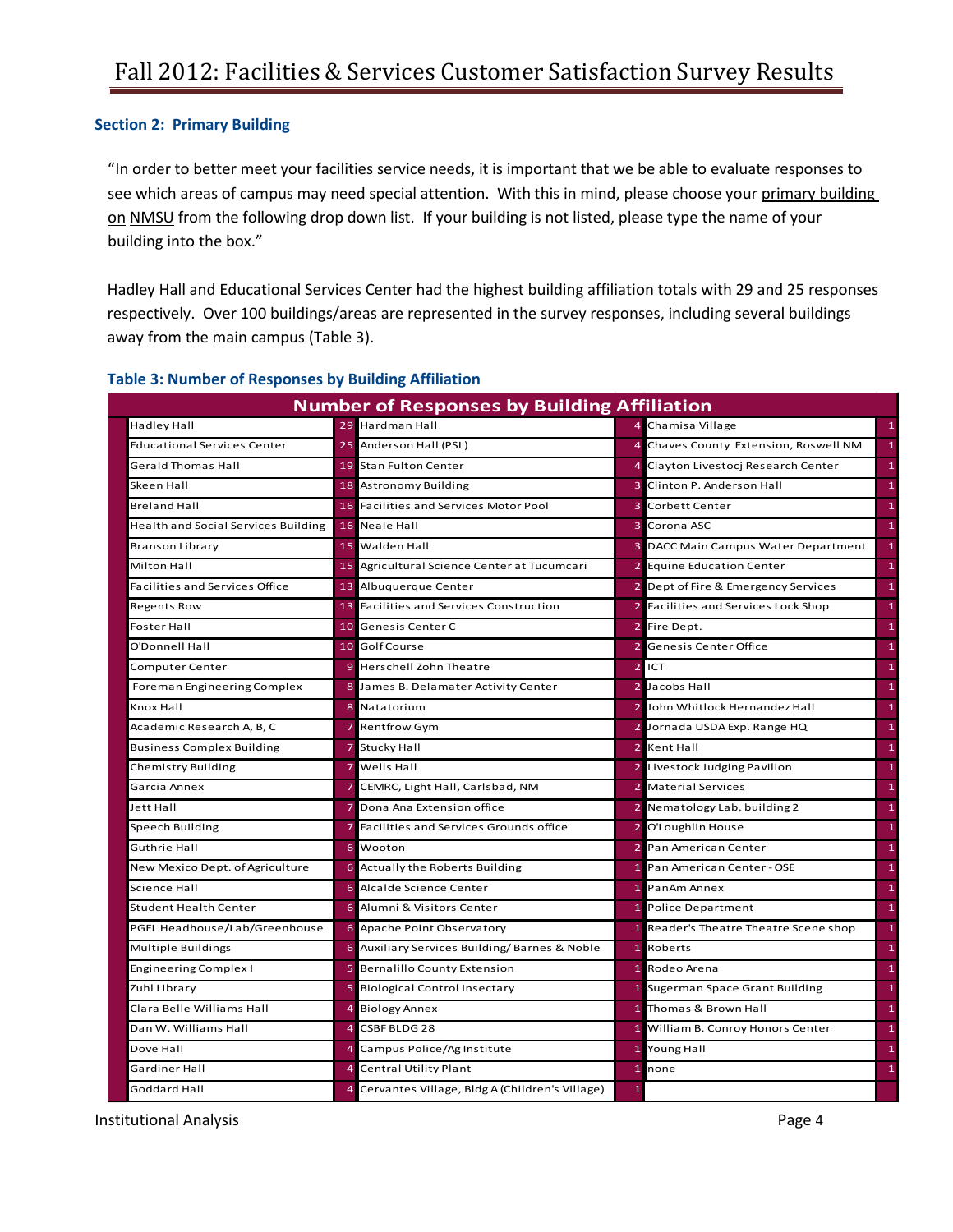# <span id="page-5-0"></span>**Section 3: Custodial Care**

"Facilities and Services provides basic cleaning, recycling, and routine pest control services for Instruction and General Buildings on the Las Cruces Campus. This is done according to a published schedule on the FS website. Please rate your level of satisfaction with the following custodial care areas as they pertain to the building you identified as your primary building."

For the custodial care areas specified, more than 50% of respondents indicated they were "Very" or "Extremely" satisfied with FS custodial services (Table 4). Nearly two-thirds (63%) of respondents were very to extremely satisfied with the overall quality of custodial services. Over 55% indicated they were "Extremely Satisfied" with the courtesy of the custodial staff, while only 3% were dissatisfied. Cleanliness of restrooms, offices and classrooms, as well as the frequency of custodial services were of concern to about 11% of respondents.

60 (27%) comments referred to Custodial Services. Twenty of these comments singled out employees and buildings wherein custodians perform above expectations. Other comments specified areas in need of more attention from Custodial Services and a few comments suggested hiring more custodians and that the schedule for these services should be reviewed and possibly moved to later hours when fewer people are present. Also, there were five comments about the paper towels and paper towel dispensers being an issue with cleanliness.

Buildings requesting improved custodial services include the Activity Center, Biological Control Insectary, Chemistry Building, Computer Center, Educational Services Center, Gardiner Hall, Gerald Thomas Hall, Health and Social Services Building, Hadley Hall, Hershell Zohn Theater, Milton Hall, Natatorium, Regents Row, Skeen Hall, Speech Building and Walden Hall. The Chemistry Building and Health and Social Services building had the most requests for improved custodial services. Many requests called for cleaner restrooms, more frequent services, vacuuming, dusting, and floor care.

More than 56% of respondents were very to extremely satisfied with the effectiveness of the recycling program although fewer are "Extremely Satisfied." Comments suggested more recycling bins around campus.

|                                                  | <b>Extremely</b><br><b>Dissatisfied</b> | <b>Very</b><br><b>Dissatisfied</b> | <b>Satisfied</b> | <b>Very</b><br><b>Satisfied</b> | <b>Extremely</b><br><b>Satisfied</b> | <b>Number of</b><br><b>Responses</b> |
|--------------------------------------------------|-----------------------------------------|------------------------------------|------------------|---------------------------------|--------------------------------------|--------------------------------------|
| Cleanliness of Public Areas (entryways, lobbies, | 1.2%                                    | 6.4%                               | 30.3%            | 33.9%                           | 28.2%                                | 436                                  |
| lounges etc.)                                    |                                         |                                    |                  |                                 |                                      |                                      |
| <b>Cleanliness of Restrooms</b>                  | 2.1%                                    | 9.0%                               | 31.5%            | 31.7%                           | 25.7%                                | 432                                  |
| Cleanliness of offices/classrooms                | 2.3%                                    | 9.1%                               | 33.0%            | 32.2%                           | 23.5%                                | 430                                  |
| Courtesy of Custodial Staff                      | 0.5%                                    | 2.6%                               | 11.9%            | 29.4%                           | 55.6%                                | 428                                  |
| Frequency of Custodial Services                  | 2.1%                                    | 9.1%                               | 32.0%            | 26.6%                           | 30.1%                                | 428                                  |
| Overall Quality of Custodial Services            | 1.6%                                    | 6.6%                               | 29.3%            | 32.6%                           | 30.0%                                | 427                                  |
| <b>Sustainability</b>                            |                                         |                                    |                  |                                 |                                      |                                      |
| Please rate the effectiveness of the recycling   | 1.7%                                    | 6.1%                               | 35.4%            | 36.2%                           | 20.6%                                | 412                                  |
| program                                          |                                         |                                    |                  |                                 |                                      |                                      |

# <span id="page-5-1"></span>**Table 4: Satisfaction with Facilities and Services Custodial Services, Respondent Percentages**

Institutional Analysis Page 5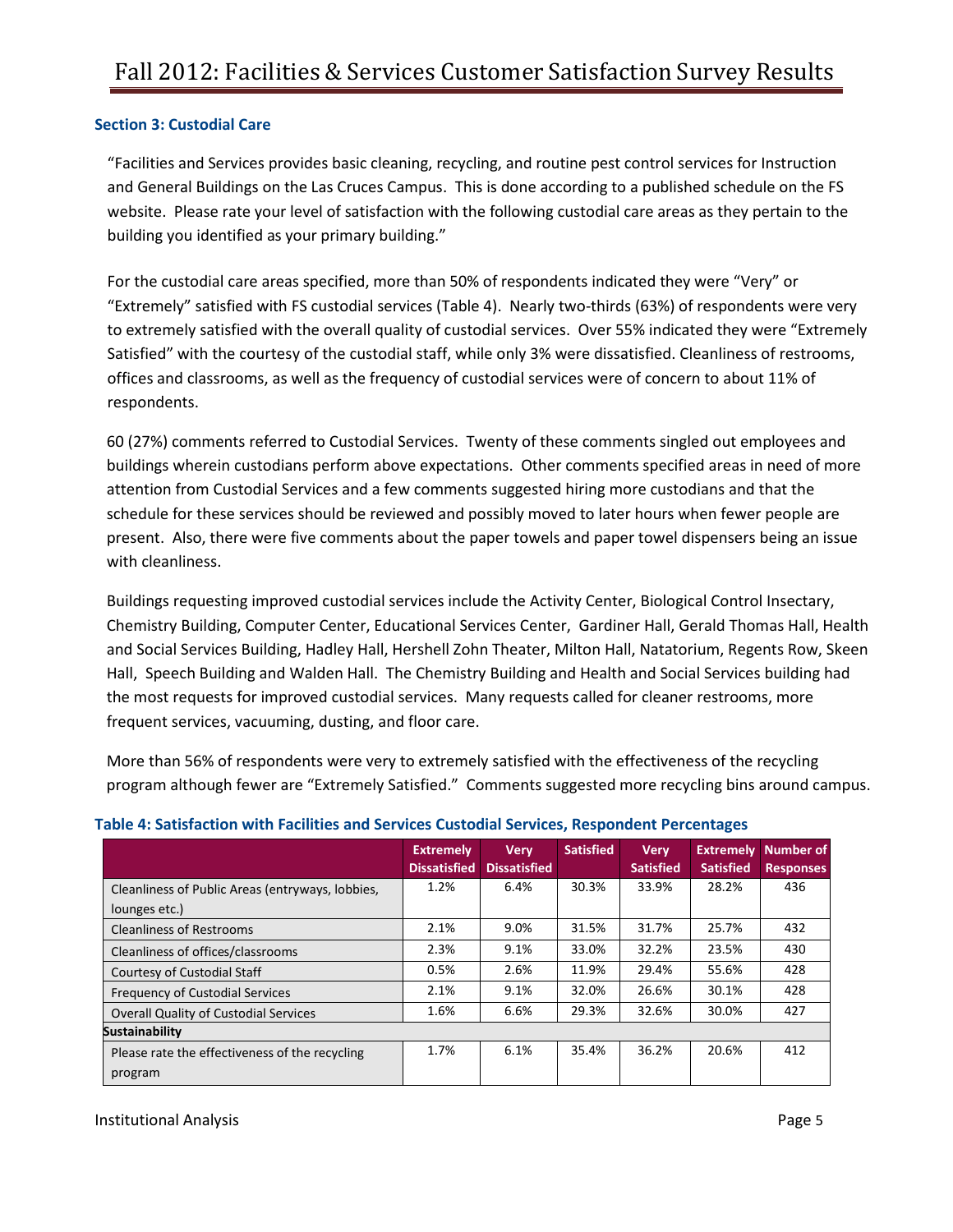# <span id="page-6-0"></span>**Section 4: Building and Environment**

"Facilities and Services strives to maintain a comfortable and functional environment for all members of the NMSU community. Please rate your level of satisfaction with the following building and environmental utilities areas of the building you identified as your primary building."

More than 80% of respondents indicated they were at least satisfied with the building and environmental services provided by FS, although respondents were much less likely to indicate high levels of satisfaction with these areas than they were to indicate high levels of satisfaction with custodial services (Table 5). When respondents indicated dissatisfaction with an area, it was usually related to temperature, dilapidation, or energy conservation. Over 20% of respondents were dissatisfied with the temperature in their building. There was dissatisfaction with the temperature in Branson Library, the Business Complex, the Engineering Complex, Garcia Annex, the Speech building, and Breland. Nearly 15% of respondents were dissatisfied with energy conservation measures. In the comments, the lighting in the PGEL Headhouse/lab was cited as an issue as well as unannounced power outages in Skeen Hall. Others commented on the need to do more to conserve energy through controlling lighting.

Forty-six (21%) comments referred to problems with building, rooms and the environment such as for parking spaces, sidewalks/roadways, bike racks, and signage. Several of the building issues were related to concerns about safety. A few comments praised facilities and services for work already completed. EHS was singled out for excellent service and it was suggested that more flexible scheduling be offered. Temperature issues were mentioned for Branson, Breland, Business Complex, Engineering Complex, Garcia, PGEL, and the Speech Building. Issues with accessibility include the need for more signage and blue paint indicating access paths, repair to the Handicap access button on the east side of Garcia Annex, and difficulty accessing the elevator area in Zuhl Library. Two comments wanted more information on chalk policies. Environmental Health and Safety was singled out for excellent service.

|                                                                                                                   | <b>Extremely</b>    | <b>Verv</b>         | <b>Satisfied</b> | <b>Very</b>      | <b>Extremelv</b> | Number of        |
|-------------------------------------------------------------------------------------------------------------------|---------------------|---------------------|------------------|------------------|------------------|------------------|
|                                                                                                                   | <b>Dissatisfied</b> | <b>Dissatisfied</b> |                  | <b>Satisfied</b> | <b>Satisfied</b> | <b>Responses</b> |
| Temperature                                                                                                       | 3.0%                | 17.4%               | 51.5%            | 20.1%            | 8.0%             | 437              |
| Lighting (is it adequate for the task)                                                                            | 1.8%                | 6.9%                | 43.2%            | 30.6%            | 17.5%            | 435              |
| <b>Handicap Access</b>                                                                                            | 2.9%                | 7.1%                | 47.1%            | 27.6%            | 15.2%            | 420              |
| Reliability of utilities (electrical power, heating,<br>cooling meet our needs and have minimal<br>interruptions) | 2.6%                | 8.6%                | 41.0%            | 30.8%            | 17.0%            | 429              |
| <b>Sustainability</b>                                                                                             |                     |                     |                  |                  |                  |                  |
| Please rate the effectiveness of energy<br>conservation measures                                                  | 2.9%                | 11.7%               | 52.9%            | 23.1%            | 9.5%             | 420              |

# <span id="page-6-1"></span>**Table 5: Satisfaction with Facilities and Services Building Environmental and Utilities Services, Respondent Percentages**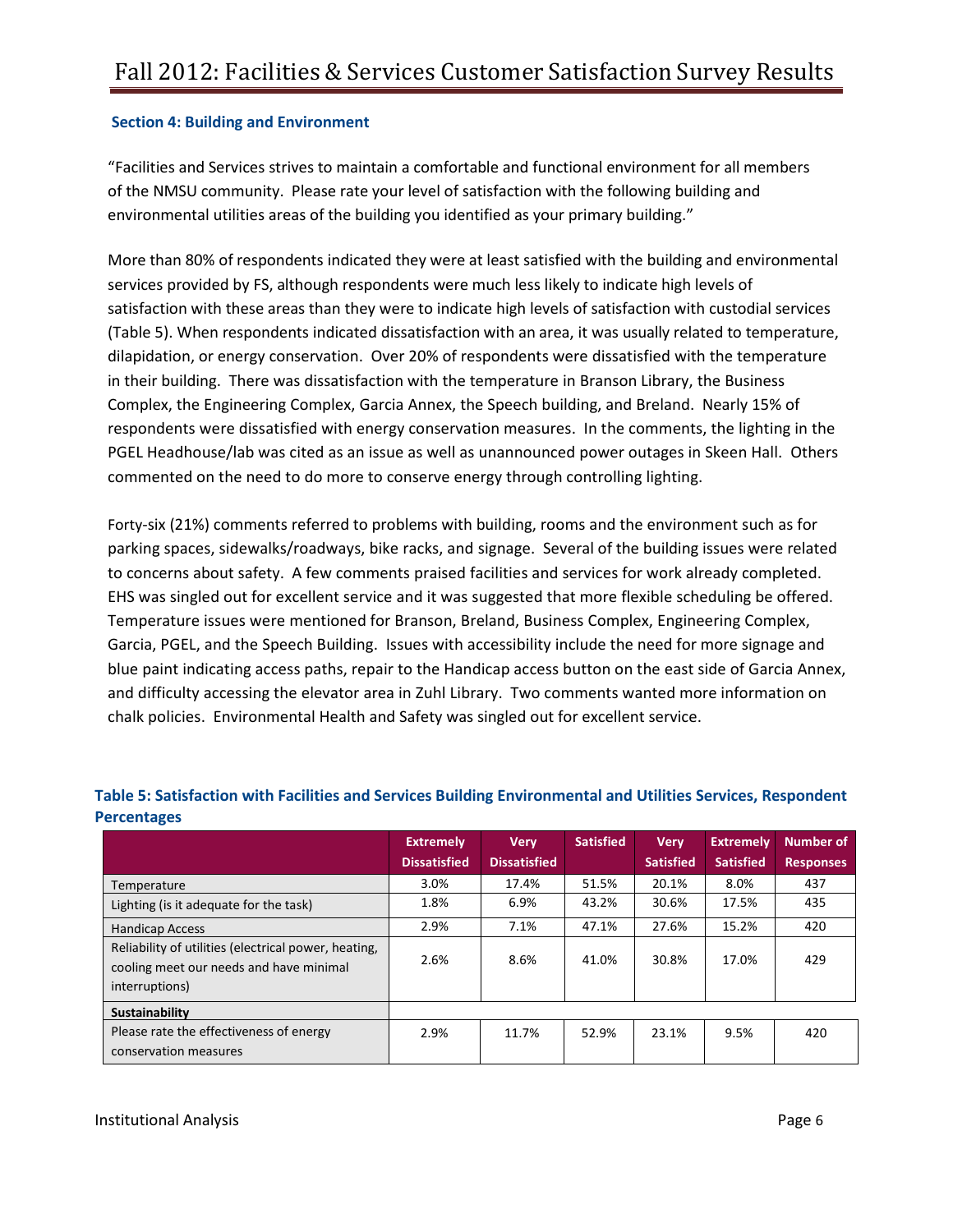# <span id="page-7-0"></span>**Section 5: Grounds Services**

"Facilities and Services provides landscape and grounds maintenance, exterior trash receptacle management and concrete and asphalt maintenance. In addition Facilities and Services maintains the walkways and roadways around campus and is responsible for the care of lawns, trees, and shrubs. Facilities and Services is also funded to maintain campus drainage systems. Please rate your level of satisfaction with the following areas as they relate to Facilities and Services grounds maintenance in your area of the university."

More than 85% of respondents indicated they were at least "Satisfied" with all of the questions related to Grounds Services (Table 6), and respondents were less likely to indicate dissatisfaction with this area than in prior years. More than half (55%) of respondents were very to extremely satisfied with the overall quality of Grounds Services. Approximately two-thirds (68%) of respondents were very to extremely satisfied with the courtesy of Grounds staff. Litter management had the lowest level of satisfaction (12% very to extremely dissatisfied). Slightly less than 15% of respondents were dissatisfied with water conservation; respondents were more likely to be extremely dissatisfied with water conservation than with energy conservation. There were several comments regarding water use and overuse.

Twenty-seven (12%) comments specified areas around campus where Grounds Services could use more effort and areas that have received improved grounds services. Specifically, Hardman Hall, the pond area around Gerald Thomas, and the Health and Social Services building were highlighted for improved landscaping. Litter around Garcia Annex, Educational Services, Rentfrow Gym, and Skeen Hall is an issue. There is a pest control problem in the Gardiner Hall Lecture Hall and the Pest control problem in Hernandez Hall has been successfully rectified. Anderson Hall, Branson Library, the Educational Services Center, Gardiner Hall, Garcia Annex, Gerald Thomas Hall, Health and Social Services, Hadley Hall, Milton Hall, Rentfrow Gym, Nematology Lab, Hernandez Hall, PGEL, Goddard Hall, and Skeen Hall all have requests for improved grounds services.

|                                                                                                                  | <b>Extremely</b><br><b>Dissatisfied</b> | <b>Very</b><br><b>Dissatisfied</b> | <b>Satisfied</b> | <b>Very</b><br><b>Satisfied</b> | <b>Extremely</b><br><b>Satisfied</b> | <b>Number of</b><br><b>Responses</b> |
|------------------------------------------------------------------------------------------------------------------|-----------------------------------------|------------------------------------|------------------|---------------------------------|--------------------------------------|--------------------------------------|
| Maintenance of grounds (mowing, weeding,<br>trimming, edging, etc.)                                              | 1%                                      | 7.3%                               | 34.7%            | 34.5%                           | 22.5%                                | 440                                  |
| Quality of landscape design and maintenance<br>(trees, flowerbeds, etc.)                                         | 1.3%                                    | 9.9%                               | 35.5%            | 31.6%                           | 21.7%                                | 438                                  |
| Litter management                                                                                                | 1.3%                                    | 10.7%                              | 39.4%            | 30.5%                           | 18%                                  | 437                                  |
| Management of recycling and recycling receptacles                                                                | 1%                                      | 7.3%                               | 41.5%            | 30.5%                           | 19.6%                                | 431                                  |
| Quality of pest control (indoors and outdoors)                                                                   | 1.8%                                    | 6.8%                               | 44.4%            | 31.3%                           | 15.7%                                | 429                                  |
| Overall quality of grounds services                                                                              | 0.3%                                    | 5.7%                               | 38.9%            | 33.4%                           | 21.7%                                | 437                                  |
| Courtesy of Grounds staff                                                                                        | 0.3%                                    | 1.6%                               | 29.8%            | 36%                             | 32.4%                                | 429                                  |
| Sustainability                                                                                                   |                                         |                                    |                  |                                 |                                      |                                      |
| Please rate the effectiveness of the water efficient<br>landscaping and our other water conservation<br>measures | 4.4%                                    | 9.9%                               | 43.9%            | 26.6%                           | 15.1%                                | 407                                  |

# <span id="page-7-1"></span>**Table 6: Satisfaction with Facilities and Services Grounds Services, Respondent Percentages**

Institutional Analysis Page 7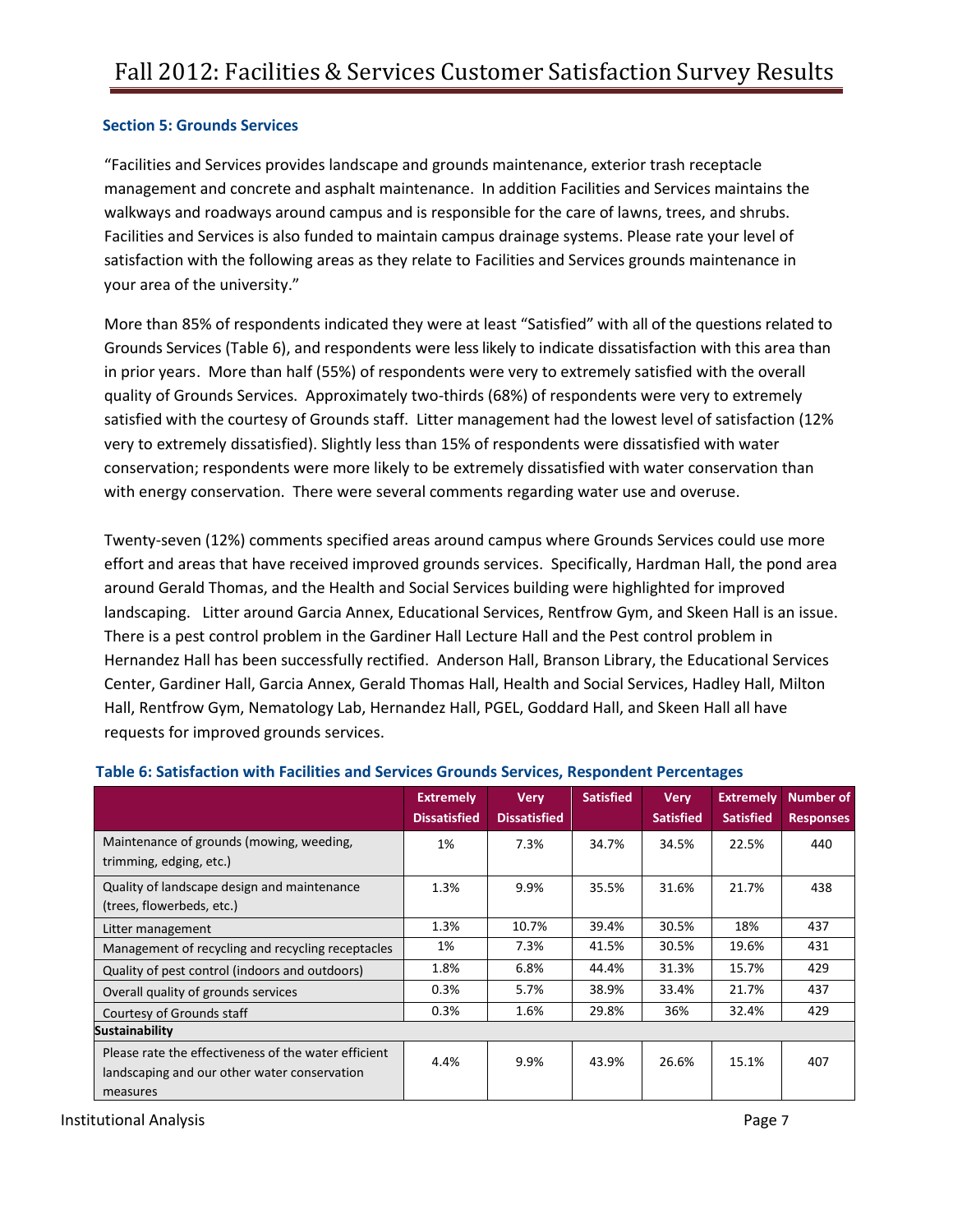# <span id="page-8-0"></span>**Section 6: Project Development and Engineering**

"Facilities modifications and enhancements are provided on a reimbursable basis when requested by the user. Please evaluate Project Development and Engineering if you have used their services. In the last twelve (12) months, have you/ your office utilized any of these types of projects and engineering services?"

Of the survey respondents, 113 had contact with Project Development and Engineering. Respondents were asked first to rate their satisfaction level with Project Development and Engineering, and were then asked to rate the project with respect to the criteria of "on time" and "within budget".

Over 70% of all respondents indicated that they were at least satisfied with Project Development and Engineering Services, although respondents were less likely to indicate high levels of satisfaction with these processes than with any other services (Table 7). Over 35% of respondents indicated they were very or extremely dissatisfied with "on time" and "on budget" and one third of respondents were dissatisfied with how well they were informed throughout the project. Several comments cited long response times not only to requests but also to get work completed. There was a split of opinions on the preparedness of the project workers with about a quarter of respondents very to extremely satisfied (28%) and a quarter very to extremely dissatisfied (26%). Respondents were most satisfied with the "finished product" as nearly 38% were very to extremely satisfied. Only 13% of respondents would be willing to pay extra to increase sustainability.

|                                                                                       | <b>Extremely</b>    | <b>Very</b>         | <b>Satisfied</b> | <b>Very</b>      | <b>Extremely</b> | <b>Number of</b> |
|---------------------------------------------------------------------------------------|---------------------|---------------------|------------------|------------------|------------------|------------------|
|                                                                                       | <b>Dissatisfied</b> | <b>Dissatisfied</b> |                  | <b>Satisfied</b> | <b>Satisfied</b> | <b>Responses</b> |
| Initial Response time for estimating cost                                             | 10%                 | 18.9%               | 44.4%            | 20%              | 6.7%             | 117              |
| Preparedness of project workers                                                       | 5.6%                | 20%                 | 46.7%            | 16.7%            | 11.1%            | 114              |
| Knowledge and Skill of Project staff                                                  | 3.3%                | 15.6%               | 44.4%            | 24.4%            | 12.2%            | 115              |
| Please rate the project with respect to the criteria of "on time" and "within budget" |                     |                     |                  |                  |                  |                  |
| Did the finished product meet your                                                    | 3.3%                | 16.7%               | 42.2%            | 25.6%            | 12.2%            | 109              |
| expectations?                                                                         |                     |                     |                  |                  |                  |                  |
| Was the project "on time" and "on budget"?                                            | 13.3%               | 22.2%               | 38.9%            | 18.9%            | 6.7%             | 109              |
| How well were you kept informed throughout                                            | 10%                 | 23.3%               | 36.7%            | 20%              | 10%              | 111              |
| the project?                                                                          |                     |                     |                  |                  |                  |                  |
| How important is sustainability to your project                                       | 2.2%                | 8.9%                | 53.3%            | 22.2%            | 13.3%            | 108              |
| (extremely satisfied = you would be willing to                                        |                     |                     |                  |                  |                  |                  |
| pay extra)?                                                                           |                     |                     |                  |                  |                  |                  |

# <span id="page-8-1"></span>**Table 7: Satisfaction with Facilities and Services Special Projects and Engineering Services, Respondent Percentages**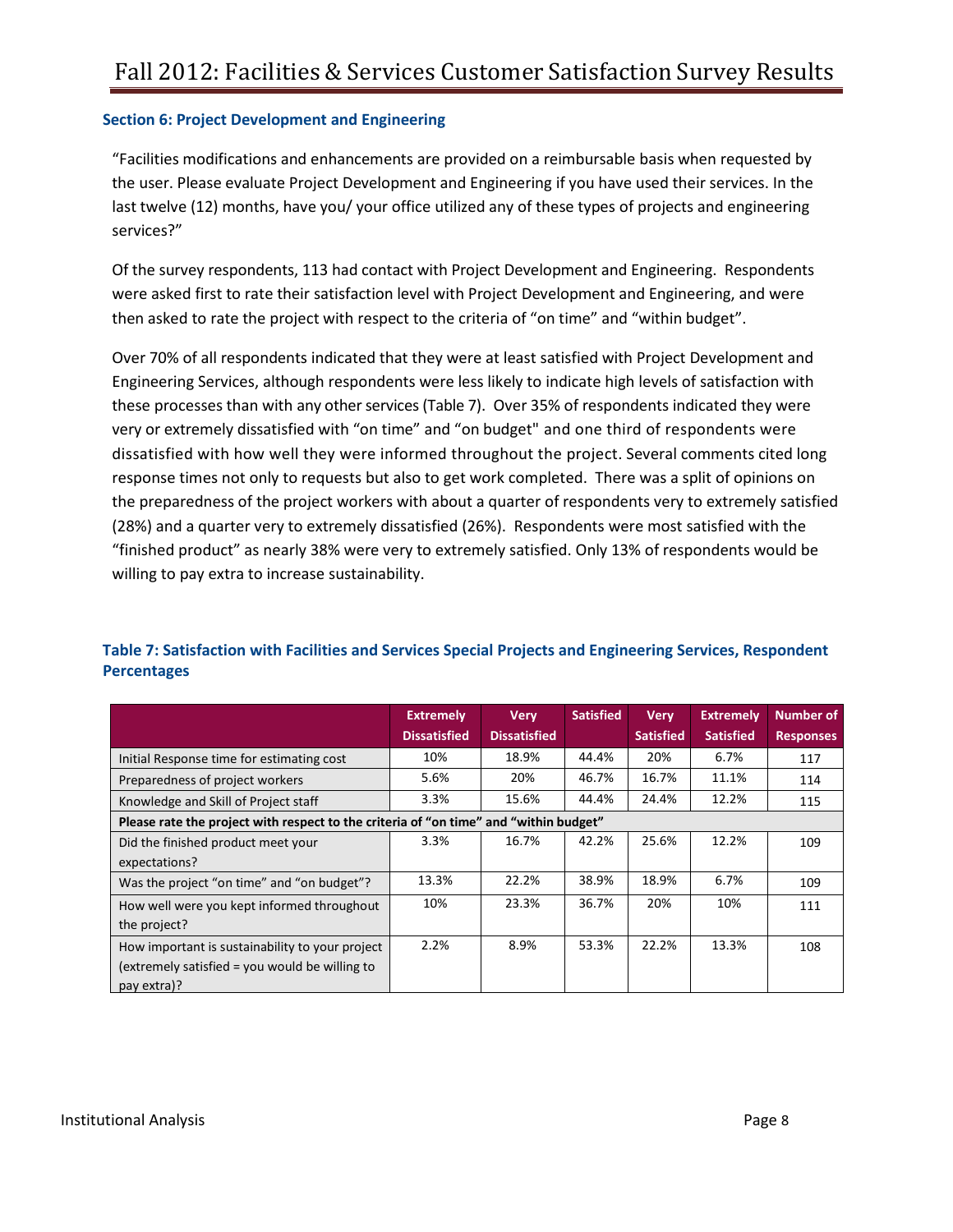# <span id="page-9-0"></span>**Section 7: Facilities and Services Administrative Services**

"In the last twelve (12) months, have you had contact with Facilities and Services business office staff regarding the administrative side of any maintenance project or Special Projects or Engineering Work (i.e. scheduling, purchase orders, cost and/or payments)?"

Of the respondents to the survey, 138 indicated they had contact and were asked to rate their satisfaction level with the listed FS Administrative areas. At least 75% of respondents indicated they were at least satisfied with FS Administrative services (Table 8). More than half of respondents were very to extremely satisfied with the courtesy (57%) and professional attitudes (53%) of the staff. Respondents were most likely to indicate dissatisfaction with the timeliness of inquiries for both work status and about billing, and were less likely to be "Very Satisfied" or "Extremely Satisfied" with the timeliness of responses compared to last year. Accuracy of information provided by FS staff could also be improved. The most common sources of dissatisfaction in the comments were related to the work order process and communication surrounding the projects.

Fifty-three (24%) comments referred to Facilities and Services Administrative Services. Of these comments, several praised the FS staff. As mentioned earlier, several complained about the timeliness of response from all levels of FS services. Almost half of the comments were suggestions to improve management and decision making including customer service skill development, process efficiency, cost management and policy review.

|                                                                          | <b>Extremely</b><br><b>Dissatisfied</b> | <b>Very</b><br><b>Dissatisfied</b> | <b>Satisfied</b> | <b>Very</b><br><b>Satisfied</b> | <b>Extremely</b><br><b>Satisfied</b> | <b>Number of</b><br><b>Responses</b> |
|--------------------------------------------------------------------------|-----------------------------------------|------------------------------------|------------------|---------------------------------|--------------------------------------|--------------------------------------|
| Timeliness of responses to inquiries about<br>work status                | 4.1%                                    | 16.3%                              | 44.9%            | 22.4%                           | 12.2%                                | 136                                  |
| Timeliness of responses to inquiries<br>about billing                    | 4.1%                                    | 12.2%                              | 55.1%            | 20.4%                           | 8.2%                                 | 132                                  |
| <b>Courtesy of Facilities and Services</b><br>staff towards customer     | 2%                                      | 4.1%                               | 36.7%            | 42.9%                           | 14.3%                                | 136                                  |
| Accuracy of information provided by<br>Facilities and Services employees | 0%                                      | 12.2%                              | 46.9%            | 30.6%                           | 10.2%                                | 135                                  |
| Professional attitude of Facilities and Services<br>employees            | 2%                                      | 2%                                 | 42.9%            | 36.7%                           | 16.3%                                | 136                                  |
| Knowledge / Skill of Facilities and Services<br>staff                    | 2%                                      | 4.1%                               | 46.9%            | 32.7%                           | 14.3%                                | 136                                  |

# <span id="page-9-1"></span>**Table 8: Satisfaction with Facilities and Services Administrative Service Areas, Respondent Percentages**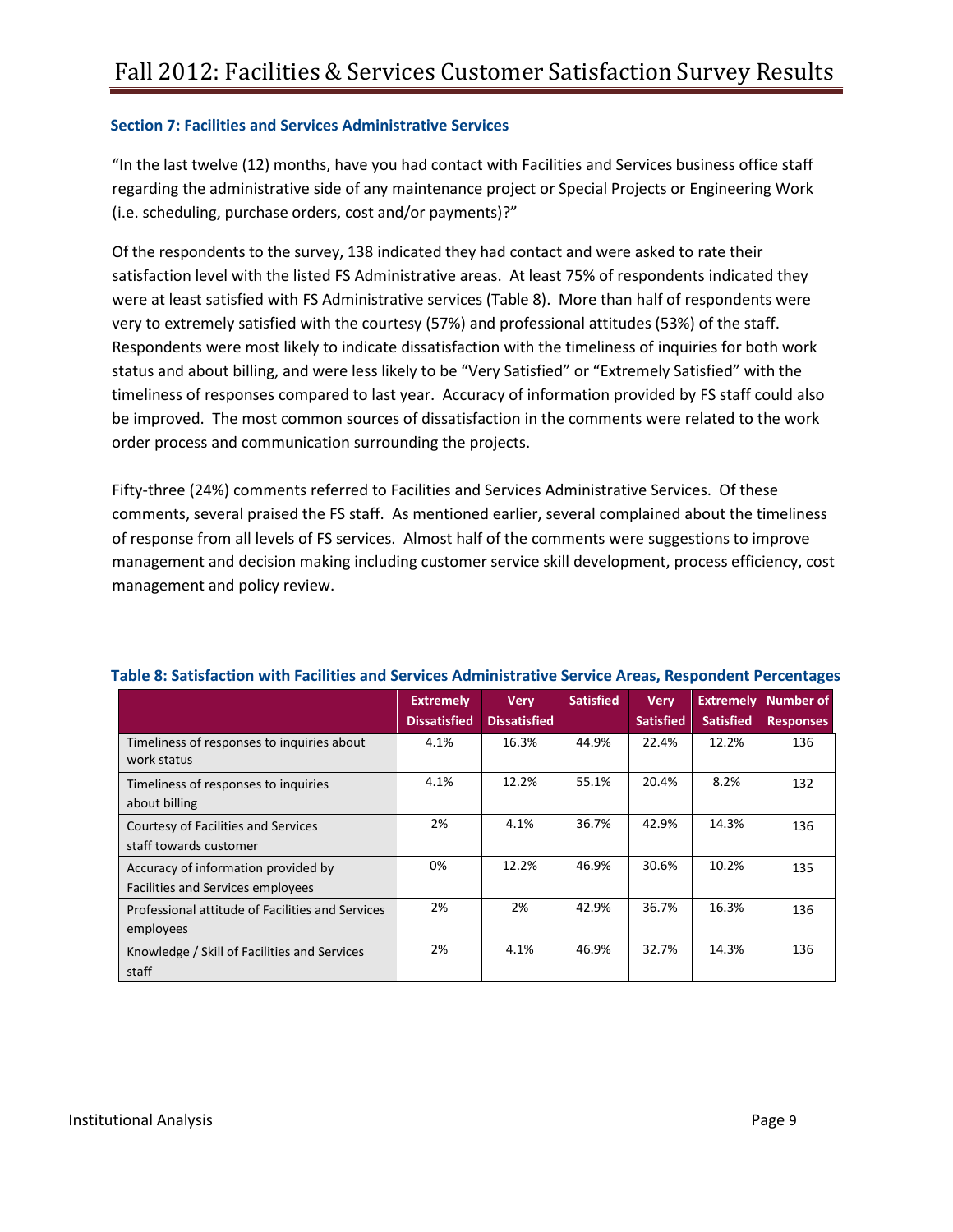# <span id="page-10-0"></span>**Section 8: Environmental Health and Safety**

"Environmental Health & Safety is responsible for facilitating University safety by implementing programs that will serve the students, employees and clients within the state. The objectives of NMSU's safety policy are to prevent personal injury or death, to reduce costs caused by inadequate safety procedures and to reduce environmental pollution. Environmental Health & Safety fulfills its mission to make NMSU a safe environment by implementing programs and services in eight major areas: Education, Training and Protective Equipment, hazardous Waste and materials Management, Health and Safety Inspection/ Faculty Audits/ Activity and Work Reviews, Regulatory Compliance, Accident and Exposure Investigations, Exposure Prevention/Indoor Air Quality, Radiation Licensing & Permitting, and Safety Standard & Procedures."

Because there was the potential that not all respondents would have utilized these services in the last year, respondents were first asked the following: "In the last twelve (12) months, have you/ your office utilized Environmental Health & Safety Services?" Of the respondents to the survey, 151 had utilized EHS.

For all of these questions, more than 55% of respondents indicated they had high levels of satisfaction with these areas (Table 9). Respondents were less likely to be dissatisfied with Environmental Health and Safety Services than they were in the prior year's survey. Almost three-fourths (73%) of respondents were very to extremely satisfied with the courtesy of the staff and 67% with the knowledge and skills of the staff. Respondents were more satisfied with Environmental Health & Safety than any other area included in this survey. The only point of dissatisfaction was with follow-up communication with over 12% of respondents selecting "Very Dissatisfied." Environmental Health and Safety Services was the only area to receive no "Extremely Dissatisfied" ratings.

|                                                                        | <b>Extremely</b><br><b>Dissatisfied</b> | <b>Very</b><br><b>Dissatisfied</b> | <b>Satisfied</b> | <b>Very</b><br><b>Satisfied</b> | <b>Extremely</b><br><b>Satisfied</b> | Number of<br><b>Responses</b> |
|------------------------------------------------------------------------|-----------------------------------------|------------------------------------|------------------|---------------------------------|--------------------------------------|-------------------------------|
| Initial Response time of Environmental<br>Health & Safety staff        | 0%                                      | 3%                                 | 36.4%            | 36.4%                           | 24.2%                                | 152                           |
| Preparedness of Environmental Health<br>& Safety staff                 | 0%                                      | 3%                                 | 33.3%            | 36.4%                           | 27.3%                                | 153                           |
| Knowledge/skill of Environmental Health &<br>Safety staff              | 0%                                      | 3%                                 | 30.3%            | 30.3%                           | 36.4%                                | 154                           |
| Timely completion of work                                              | 0%                                      | 0%                                 | 39.4%            | 39.4%                           | 21.2%                                | 151                           |
| Follow-up communications by<br>Environmental Health & Safety Staff     | 0%                                      | 12.1%                              | 33.3%            | 27.3%                           | 27.3%                                | 152                           |
| Courtesy of Environmental Health & Safety<br>staff toward the customer | 0%                                      | 0%                                 | 27.3%            | 39.4%                           | 33.3%                                | 151                           |

Three comments specifically praised EHS for their professionalism.

# <span id="page-10-1"></span>**Table 9: Satisfaction with Environmental Health and Safety, Respondent Percentages**